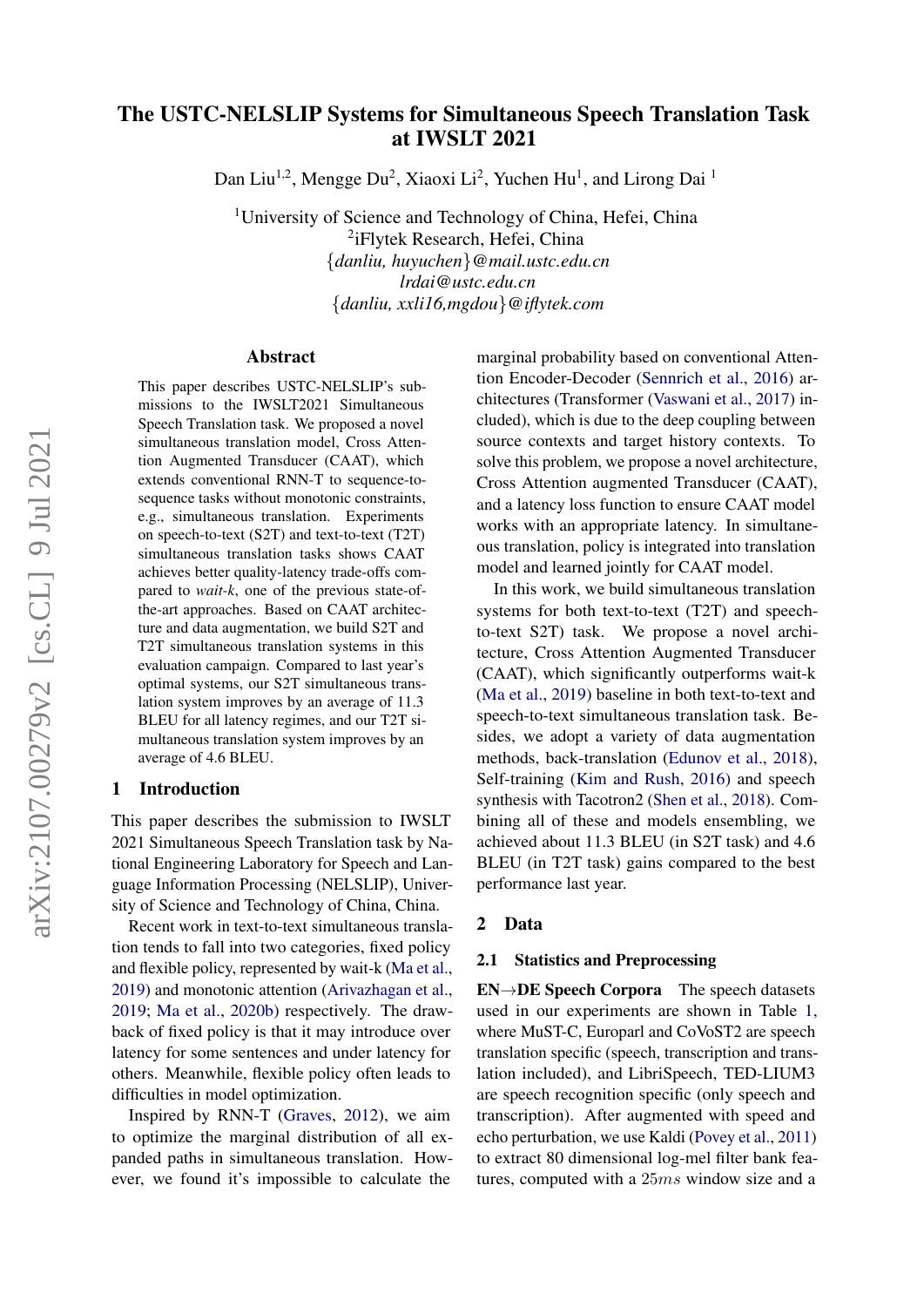<span id="page-1-0"></span>

|        | <b>Segments</b> Duration(h) |
|--------|-----------------------------|
| 250.9k | 448                         |
| 69.5k  | 155                         |
| 854.4k | 1090                        |
| 281.2k | 960                         |
| 268.2k | 452                         |
|        |                             |

10ms window shift, and specAugment [\(Park et al.,](#page-8-5) [2019\)](#page-8-5) were performed during training phase.

Table 1: Statistics of speech corpora.

Text Translation Corpora The bilingual parallel datasets for Englith to German(EN→DE) and English to Japanese ( $EN \rightarrow JA$ ) used are shown in Table [2,](#page-1-1) and the monolingual datasets in English, German and Japanese are shown in Table [3.](#page-1-2) And we found the Paracrawl dataset in EN→DE task is too big to our model training, we randomly select a subset of 14M sentences from it.

<span id="page-1-1"></span>

|                    | Corpus       | Sentences |
|--------------------|--------------|-----------|
|                    | $MuST-C(v2)$ | 229.7k    |
|                    | Europarl     | 1828.5k   |
|                    | Rapid-2019   | 1531.3k   |
| $EN\rightarrow DE$ | WIT3-TED     | 209.5k    |
|                    | Commoncrawl  | 2399.1k   |
|                    | WikiMatrix   | 6227.2k   |
|                    | Wikititles   | 1382.6k   |
|                    | Paracrawl    | 82638.2k  |
|                    | WIT3-TED     | 225.0k    |
|                    | JESC         | 2797.4k   |
|                    | kftt         | 440.3k    |
| $EN\rightarrow IA$ | WikiMatrix   | 3896.0k   |
|                    | Wikititles   | 706.0k    |
|                    | Paracrawl    | 10120.0k  |

Table 2: Statistics of text parallel datasets.

<span id="page-1-2"></span>

| Language | <b>Corpus</b>                      | <b>Sentences</b>    |  |
|----------|------------------------------------|---------------------|--|
| EN       | Europarl-v10<br>News-crawl-2019    | 2295.0k<br>33600.8k |  |
| DE       | Europarl-v10<br>News-crawl-2020    | 2108.0k<br>53674.4k |  |
| JA       | News-crawl-2019<br>News-crawl-2020 | 3446.4k<br>10943.3k |  |

Table 3: Statistics of monolingual datasets.

For EN→DE task, we directly use Sentence-Piece [\(Kudo and Richardson,](#page-7-5) [2018\)](#page-7-5) to generate a unigram vocabulary of size 32,000 for source and target language jointly. And for EN→JA task, sentences in Japanese are firstly participled by MeCab [\(Kudo,](#page-7-6) [2006\)](#page-7-6), and then a unigram vocabulary of size 32,000 is generated for source and target jointly similar to  $EN\rightarrow DE$  task.

During data preprocessing, the bilingual datasets are firstly filtered by length less than 1024 and length ratio of target to source  $0.25 < r < 4$ . In the second step, with a baseline Transformer model trained with only bilingual data, we filtered the mismatched parallel pairs with log-likelihood from the baseline model, threshold is set to  $-4.0$  for EN→DE task and −5.0 for EN→JA task. At last we keep 27.3 million sentence pairs for EN-DE task and 17.0 sentence pairs for EN→JA task.

# 2.2 Data Augmentation

For text-to-text machine translation, augmented data from monolingual corpora in source and target language are generated by self-training [\(He et al.,](#page-7-7) [2019\)](#page-7-7) and back translation [\(Edunov et al.,](#page-7-3) [2018\)](#page-7-3) respectively. Statistics of the augmented training data are shown in Table [4.](#page-1-3)

<span id="page-1-3"></span>

| Data              | $EN\rightarrow DE$ $EN\rightarrow JA$ |       |
|-------------------|---------------------------------------|-------|
| Bilingual data    | 27.3M                                 | 17.0M |
| +back-translation | 34.3M                                 | 22.0M |
| +self-training    | 41.3M                                 | 27.0M |

Table 4: Augmented training data for text-to-text translation.

We further extend these two data augmentation methods to speech-to-text translation, detailed as:

- 1. Self-training: Maybe similar to sequencelevel distillation [\(Kim and Rush,](#page-7-4) [2016;](#page-7-4) [Ren](#page-8-6) [et al.,](#page-8-6) [2020;](#page-8-6) [Liu et al.,](#page-7-8) [2019\)](#page-7-8). Transcriptions of all speech datasets (both speech recognition and speech translation specific) are sent to a text translation model to generate text  $y'$ in target language, the generated  $y'$  with its corresponding speech are directly added to speech translation dataset.
- 2. Speech Synthesis: We employ Tacotron2 [\(Shen et al.,](#page-8-3) [2018\)](#page-8-3) with slightly modified by introducing speaker representations to both encoder and decoder as our text-to-speech (TTS) model architecture, and trained on MuST- $C(v2)$  speech corpora to generate filter-bank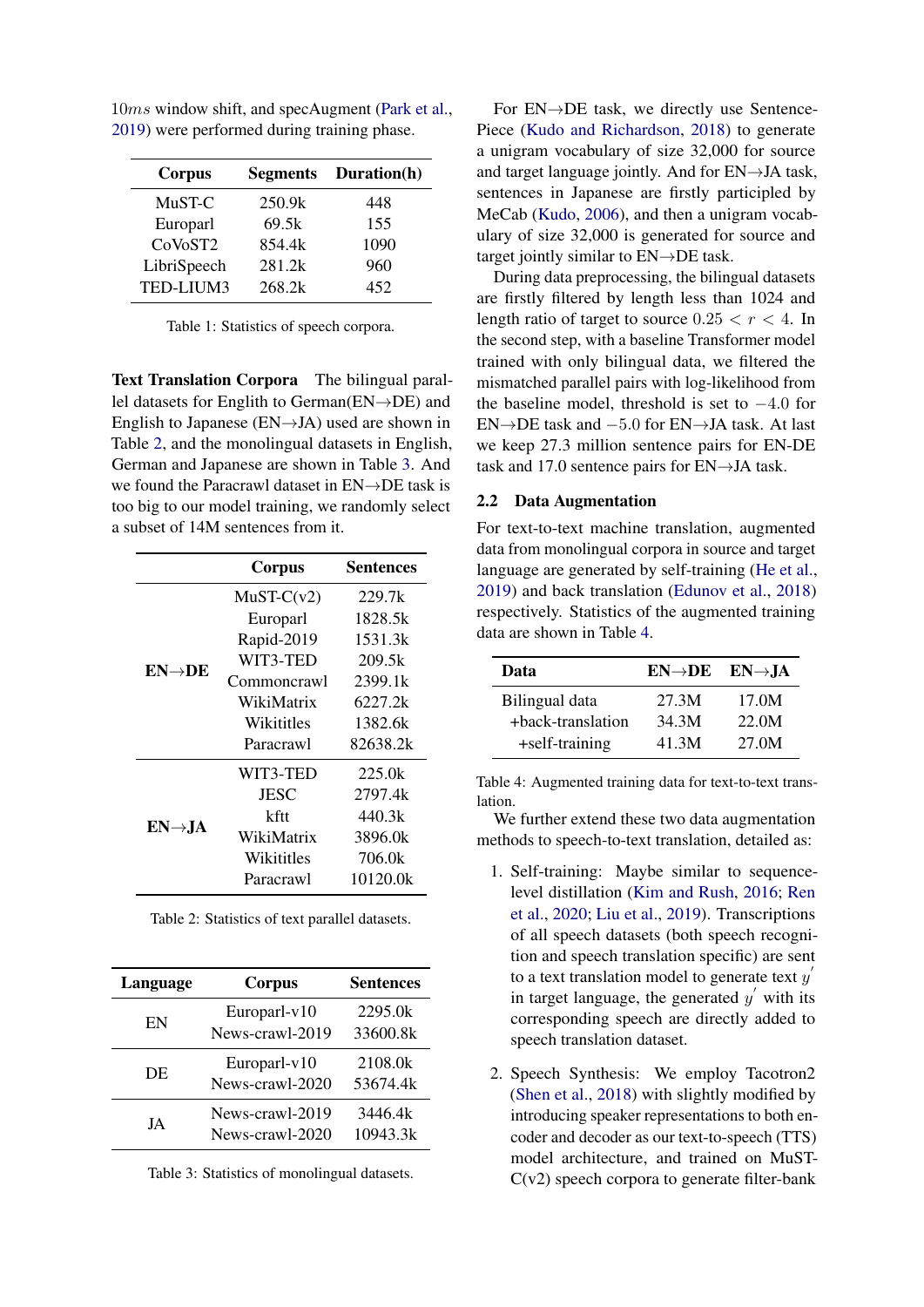speech representations. We randomly select 4M sentence pairs from EN→DE text translation corpora and generate audio feature by speech synthesis. The generated filter bank features and their corresponding target language text are used to expand our speech translation dataset.

The expanded training data are shown in Table [5.](#page-2-0) Besides, during the training period for all the speech translation tasks, we sample the speech data from the whole corpora with fixed ratio and the concrete ratio for different dataset is shown in Table [6.](#page-2-1)

<span id="page-2-0"></span>

| <b>Dataset</b>    |       | Segements Duration(h) |
|-------------------|-------|-----------------------|
| Raw S2T dataset   | 1.17M | 1693                  |
| +self-training    | 2.90M | 4799                  |
| +Speech synthesis | 7.22M | 10424                 |

Table 5: Expanded speech translation dataset with selftraining and speech synthesis.

<span id="page-2-1"></span>

| <b>Dataset</b>   | <b>Sample Ratio</b>   |
|------------------|-----------------------|
| MuST-C           | $\mathcal{D}_{\cdot}$ |
| Europarl         |                       |
| CoVoST2          |                       |
| LibriSpeech      |                       |
| TED-LIUM3        | $\mathcal{D}_{\cdot}$ |
| Speech synthesis | 5                     |

Table 6: Sample ratio for different datasets during training period.

# 3 Methods and Models

# <span id="page-2-3"></span>3.1 Cross Attention Augmented Transducer

Let x and y denote the source and target sequence, respectively. The policy of simultaneous translation is denoted as an action sequence  $\mathbf{p} \in \{R, W\}^{|\mathbf{x}| + |\mathbf{y}|}$  where R denotes the READ action and W the WRITE action. Another representation of policy is extending target sequence y to length  $|x| + |y|$  with blank symbol  $\phi$  as  $\hat{y} \in (\mathbf{v} \cup {\phi})^{|\mathbf{x}|+|\mathbf{y}|}$ , where v is the vocabulary of the target language. The mapping from y to sets of all possible expansion  $\hat{y}$  denotes as  $H(\mathbf{x}, \mathbf{y})$ .

Inspired by RNN-T [\(Graves,](#page-7-2) [2012\)](#page-7-2), the loss function for simultaneous translation can be defined as the marginal conditional probability and expectation of latency metric through all possible expanded paths:

$$
\mathcal{L}(x, y) = \mathcal{L}_{nll}(x, y) + \mathcal{L}_{latency}(x, y)
$$
  
= 
$$
-\log \sum_{\hat{y}} p(\hat{y}|x) + \mathbb{E}_{\hat{y}}l(\hat{y})
$$
  
= 
$$
-\log \sum_{\hat{y}} p(\hat{y}|x) + \sum_{\hat{y}} \Pr(\hat{y}|y, x)l(\hat{y})
$$
 (1)

<span id="page-2-2"></span>

Figure 1: Expanded paths in simultaneous translation.

Where  $Pr(\hat{y}|y,x) = \frac{p(\hat{y}|x)}{\sum_{\hat{y}' \in H(x,y)} p(\hat{y}'|x)}$ , and  $\hat{y} \in$  $H(x, y)$  is an expansion of target sequence y, and  $l(\hat{y})$  is the latency of expanded path  $\hat{y}$ .

However, RNN-T is trained and inferenced based on source-target monotonic constraint, which means it isn't suitable for translation task. And the calculation of marginal probability  $\sum_{\hat{y} \in H(x,y)} \Pr(\hat{y}|x)$  is impossible for Attention Encoder-Decoder framework due to deep coupling of source and previous target representation. As shown in Figure [1,](#page-2-2) the decoder hidden states for the red path  $\hat{y}^1$  and the blue path  $\hat{y}^2$  is not equal at the intersection  $s_2^1 \neq s_2^2$ . To solve this, we separate the source attention mechanism from the target history representation, which is similar to joiner and predictor in RNN-T. The novel architecture can be viewed as a extension version of RNN-T with attention mechanism augmented joiner, and is named as Cross Attention Augmented Transducer (CAAT). Figure [2](#page-3-0) is the implementation of RAAT based on Transformer.

Computation cost of joiner in CAAT is significantly more expensive than that of RNN-T. The complexity of joiner is  $\mathcal{O}(|x| \cdot |y|)$  during training, which means  $\mathcal{O}(|x|)$  times higher than conventional Transformer. We solve this problem by making decisions with decision step size  $d > 1$ , and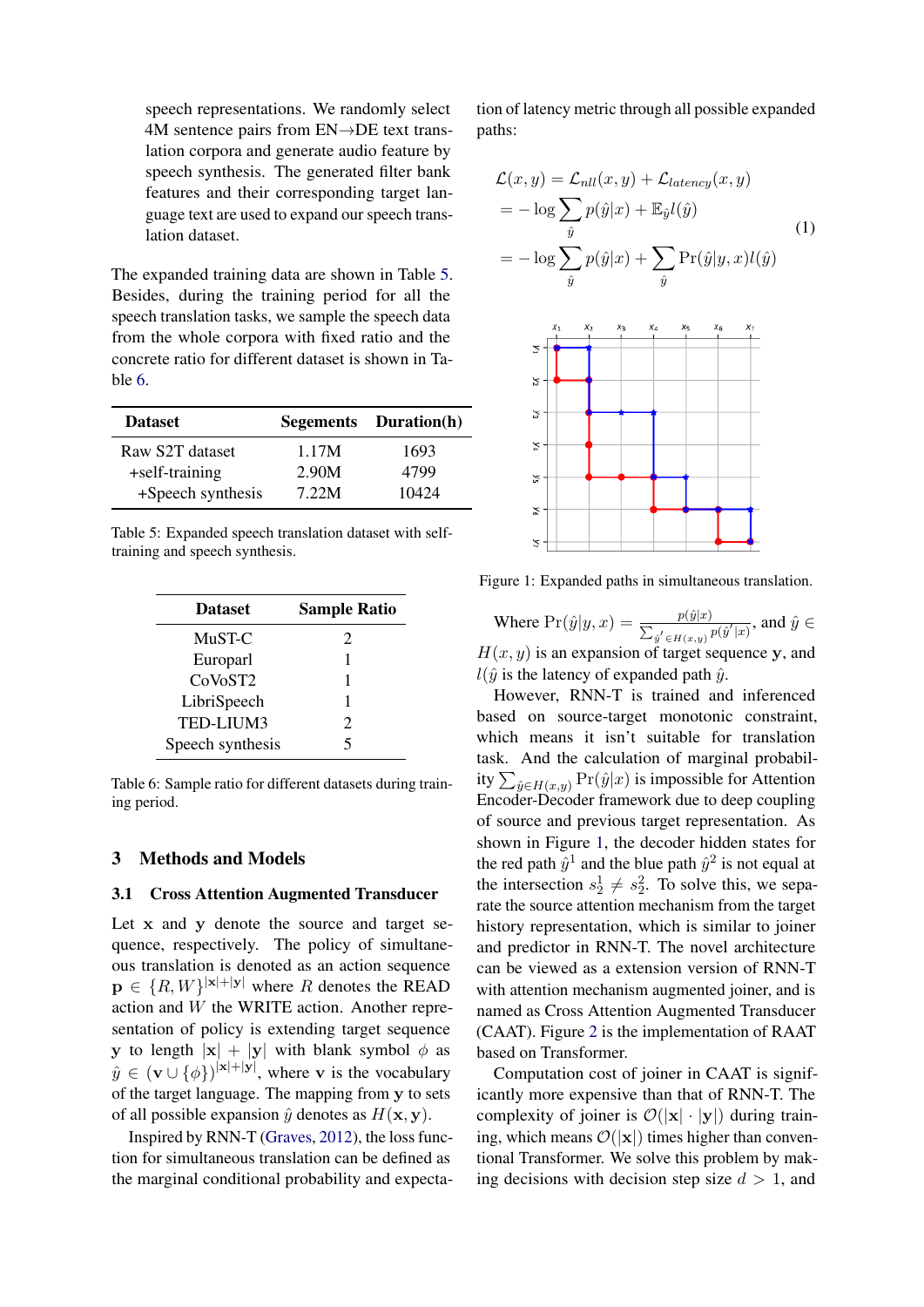<span id="page-3-0"></span>

Figure 2: Architecture of CAAT based on Transformer.

reduce the complexity of joiner from  $\mathcal{O}(|\mathbf{x}| \cdot |\mathbf{y}|)$ to  $\frac{\mathcal{O}(|\mathbf{x}|\cdot|\mathbf{y}|)}{d}$ . Besides, to further reduce video memory consumption, we split hidden states into small pieces before sent into joiner, and recombine it for back-propagation during training.

As the latency loss is defined as marginal expectation over all expanded paths  $\hat{y}$ , *mergeable* is also a requirement to the latency loss definition, which means latency loss through path  $\hat{y}$  may be defined as  $l(\hat{y}) = \sum_{k=1}^{\vert \mathbf{x} \vert + \vert \mathbf{y} \vert} l(\hat{y}_k)$  and  $l(\hat{y}_k)$  is independent of  $\hat{y}_{j' \neq j}$ . However, both Average Lagging [\(Ma](#page-7-0) [et al.,](#page-7-0) [2019\)](#page-7-0) and Differentiable Average Lagging [\(Arivazhagan et al.,](#page-7-1) [2019\)](#page-7-1) do not meet this requirement. We hence introduce a novel latency function based on wait-0 as oracle latency as follows:

$$
d(i,j) = \frac{1}{|\mathbf{y}|} \max\left(i - \frac{j \cdot |\mathbf{x}|}{|\mathbf{y}|}, 0\right)
$$

$$
l(\hat{y}_k) = \begin{cases} 0 & \text{if } \hat{y}_k = \phi \\ d(i_k, j_k) & \text{else} \end{cases}
$$
(2)

Where  $i_k = \sum_{k'=1}^{k} I(\hat{y}_{k'} = \phi)$  and  $j_k =$  $\sum_{k'=1}^{k} I(\hat{y}_{k'} \neq \phi)$  denote READ and WRITE actions number before  $\hat{y}_k$ . The latency for the whole expanded path  $\hat{y}$  can be defined as

<span id="page-3-1"></span>
$$
l(\hat{y}) = \sum_{k=1}^{|\hat{y}|} l(\hat{y}_k)
$$
 (3)

Based on Eq. [\(3\)](#page-3-1) the expectation of latency loss through all expanded paths may be defined as :

$$
\mathcal{L}_{latency}(x, y) = \mathbb{E}_{\hat{y} \in H(x, y)} l(\hat{y})
$$

$$
= \sum_{\hat{y}} \Pr(\hat{y}|y, x) l(\hat{y}) \tag{4}
$$

Latency loss and its gradients can be calculated by the forward-backward algorithm, similar to Sequence Criterion Training in ASR [\(Povey,](#page-8-7) [2005\)](#page-8-7).

At last, we add the cross entropy loss of offline translation model as an auxiliary loss to CAAT model training for two reasons. First we hope the CAAT model fall back to offline translation in the worst case; second, CAAT models is carried out in accordance with offline translation when source sentence ended. The final loss function for CAAT training is defined as follows:

$$
\mathcal{L}(x, y) = \mathcal{L}_{CAAT}(x, y) + \lambda_{latency} \mathcal{L}_{latency}(x, y)
$$
  
+  $\lambda_{CE} \mathcal{L}_{CE}(x, y)$   
=  $-\log \sum_{\hat{y}} p(\hat{y}|x)$   
+  $\lambda_{latency} \sum_{\hat{y}} \Pr(\hat{y}|y, x) d(\hat{y})$   
-  $\lambda_{CE} \sum_{j} \log p(y_j|x, y_{ (5)$ 

Where  $\lambda_{latency}$  and  $\lambda_{CE}$  are scaling factors corresponding to the  $\mathcal{L}_{latency}$  and  $\mathcal{L}_{CE}$ . And we set  $\lambda_1 = \lambda_2 = 1.0$  if not specified.

#### <span id="page-3-2"></span>3.2 Streaming Encoder

Unidirectional Transformer encoder [\(Arivazhagan](#page-7-1) [et al.,](#page-7-1) [2019;](#page-7-1) [Ma et al.,](#page-8-0) [2020b\)](#page-8-0) is not effective for speech data processing, because of the closely related to right context for speech frame  $x_i$ . Block processing [\(Dong et al.,](#page-7-9) [2019;](#page-7-9) [Wu et al.,](#page-8-8) [2020\)](#page-8-8) is introduced for online ASR, but they lacks directly observing to infinite left context.

We process streaming encoder for speech data by block processing with right context and infinite left context. First, input representations h is divided into overlapped blocks with block step m and block size  $m + r$ . Each block consists of two parts, the main context  $m_n$  =  $\left[h_{m*n+1}, \cdots, h_{(m+1)*n}\right]$  and the right context  ${\bf r}_n = [h_{(m+1)*n}, \cdots, h_{(m+1)*n+r}].$  The query, key and value of block  $\mathbf{b}_n$  in self-attention can be described as follows:

$$
\mathbf{Q} = \mathbf{W}_q \left[ \mathbf{m}_n, \mathbf{r}_n \right] \tag{6}
$$

$$
\mathbf{K} = \mathbf{W}_k \left[ \mathbf{m}_1, \cdots, \mathbf{m}_n, \mathbf{r}_n \right] \tag{7}
$$

$$
\mathbf{V} = \mathbf{W}_{v} \left[ \mathbf{m}_{1}, \cdots, \mathbf{m}_{n}, \mathbf{r}_{n} \right]
$$
 (8)

By reorganizing input sequence and designed self-attention mask, training is effective by reusing conventional transformer encoder layers. And unidirectional transformer can be regarded as a special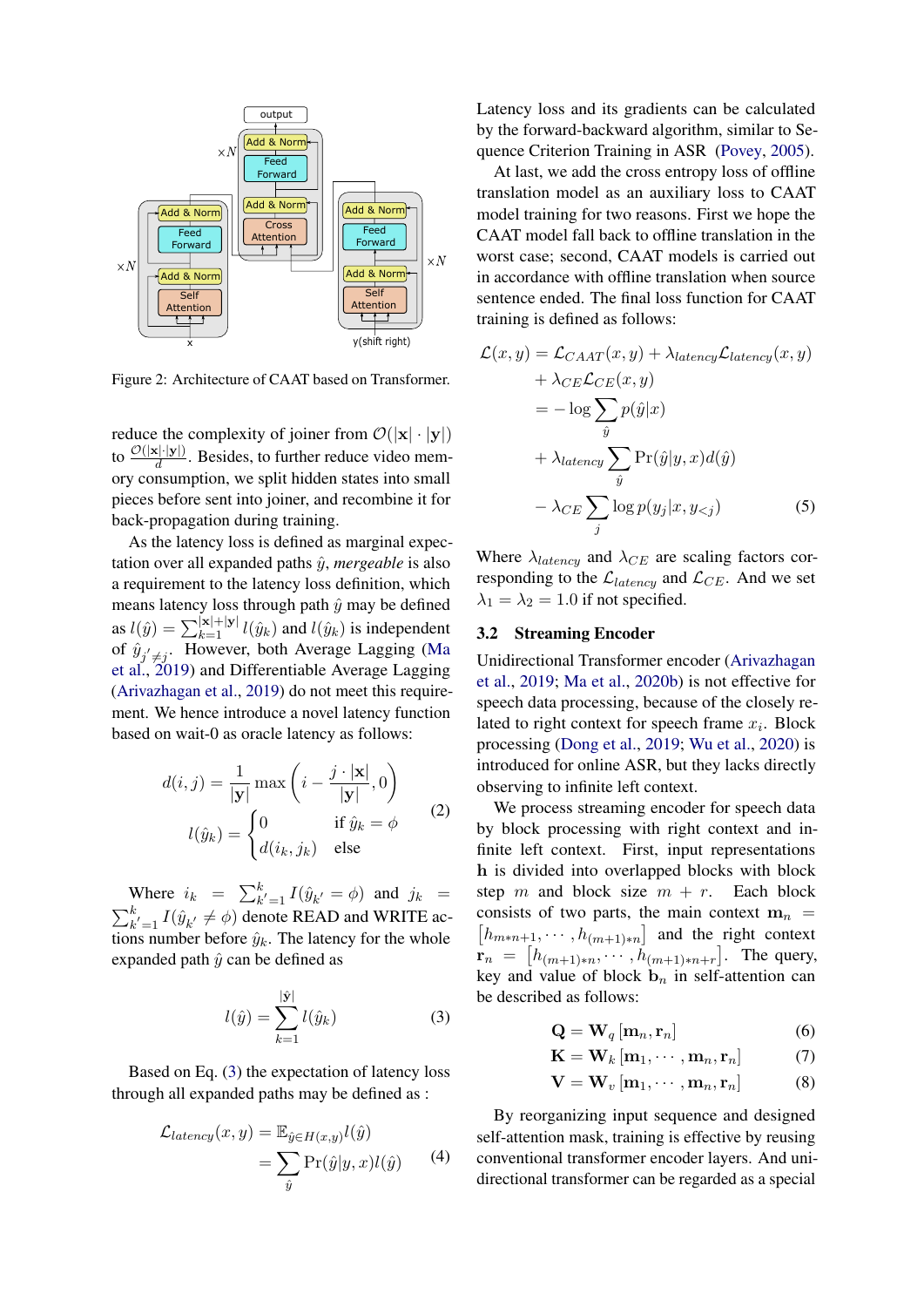case of our method with  ${m = 1, r = 0}$ . Note that the look-ahead window size in our method is fixed, which ensures increasing transformer layers won't affect latency.

#### 3.3 Text-to-Text Simultaneous Translation

We implemented both CAAT in Sec. [3.1](#page-2-3) and wait-k [\(Ma et al.,](#page-7-0) [2019\)](#page-7-0) systems for text-to-text simultaneous translation, both of them are implemented based on fairseq [\(Ott et al.,](#page-8-9) [2019\)](#page-8-9).

All of wait-k experiments use the parameter settings based on big transformer [\(Vaswani et al.,](#page-8-2) [2017\)](#page-8-2) with unidirectional encoders, which corresponds to a 12-layer encoder and 6-layer decoder transformer with a embedding size of 1024, a feed forward network size of 4096, and 16 heads attention.

Hyper-parameters of our CAAT model architectures are shown in Table [7.](#page-5-0) CAAT training requires significantly more GPU memory than conventional Transformer [\(Vaswani et al.,](#page-8-2) [2017\)](#page-8-2), for the  $\mathcal{O}\left(\frac{|x| \cdot |y|}{d}\right)$  $\frac{||\cdot|y|}{d}$  complexity of joiner module. We mitigate this problem by reducing joiner hidden dimension for lower decision step size d.

#### 3.4 Speech-to-Text Simultaneous Translation

### 3.4.1 End-to-End Systems

The main system of End-to-End Speech-to-Text simultaneous Translation is based on the aforementioned CAAT structure. For speech encoder, two 2D convolution blocks are introduced before the stacked 24 Transformer encoder layers. Each convolution block consists of a 3-by-3 convolution layer with 64 channels and stride size as 2, and a ReLU activation function. Input speech features are downsampled 4 times by convolution blocks and flattened to 1D sequence as input to transformer layers. Other hyper-parameters are shown in Table [7.](#page-5-0) The latency-quality trade-off may be adjusted by varying the decision step size  $d$  and the latency scaling factor  $\lambda_{latency}$ . We submitted systems with best performance in each latency region.

# 3.4.2 Cascaded Systems

The cascaded system consists of two modules, simultaneous automatic speech recognition (ASR) and simultaneous text-to-text Machine Translation (MT). Both simultaneous ASR and MT system are built with CAAT proposed in Sec. [3.1.](#page-2-3) And we found the cascaded systems outperforms end-toend system in medium and high latency region.

#### 3.5 Unsegmented Data Processing

To deal with unsegmented data, we segment the input text based on sentence ending marks for T2T track. For S2T task, input speech is simply segmented into utterances with duration of 20 seconds and each segmented piece is directly sent to our simultaneous translation systems to obtain the streaming results. We found an abnormally large average lagging (AL) on IWSLT tst2018 test set based on existed SimuEval toolkit[\(Ma et al.,](#page-8-10) [2020a\)](#page-8-10) and segment strategy, so relevant results are not presented here. A more reasonable latency criterion may be needed for unsegmented data in the future.

#### 4 Experiments

### 4.1 Effectiveness of CAAT

To demonstrate the effectiveness of CAAT architecture, we compare it to wait-k with speculative beam search (SBS) [\(Ma et al.,](#page-7-0) [2019;](#page-7-0) [Zheng et al.,](#page-8-11) [2019b\)](#page-8-11), one of the previous state-of-the-art. The latencyquality trade-off curves on S2T and T2T tasks are shown in Figure [3](#page-4-0) and Figure [4\(a\).](#page-6-0) We can find that CAAT significantly outperforms wait-k with SBS, especially in low latency section( $AL < 1000ms$ ) for S2T track and  $AL < 3$  for T2T track).

<span id="page-4-0"></span>

Figure 3: Comparison of CAAT and wait-k with SBS systems on EN→DE Speech-to-Text simultaneous translation.

### 4.2 Effectiveness of data augmentation

In order to testify the effectiveness of data augmentation, we compare the results of different data augmentation methods based on the offline and simultaneous speech translation task. As demonstrated in Table [8,](#page-5-1) adding new generated target sentences into the training corpora by using Self-training gives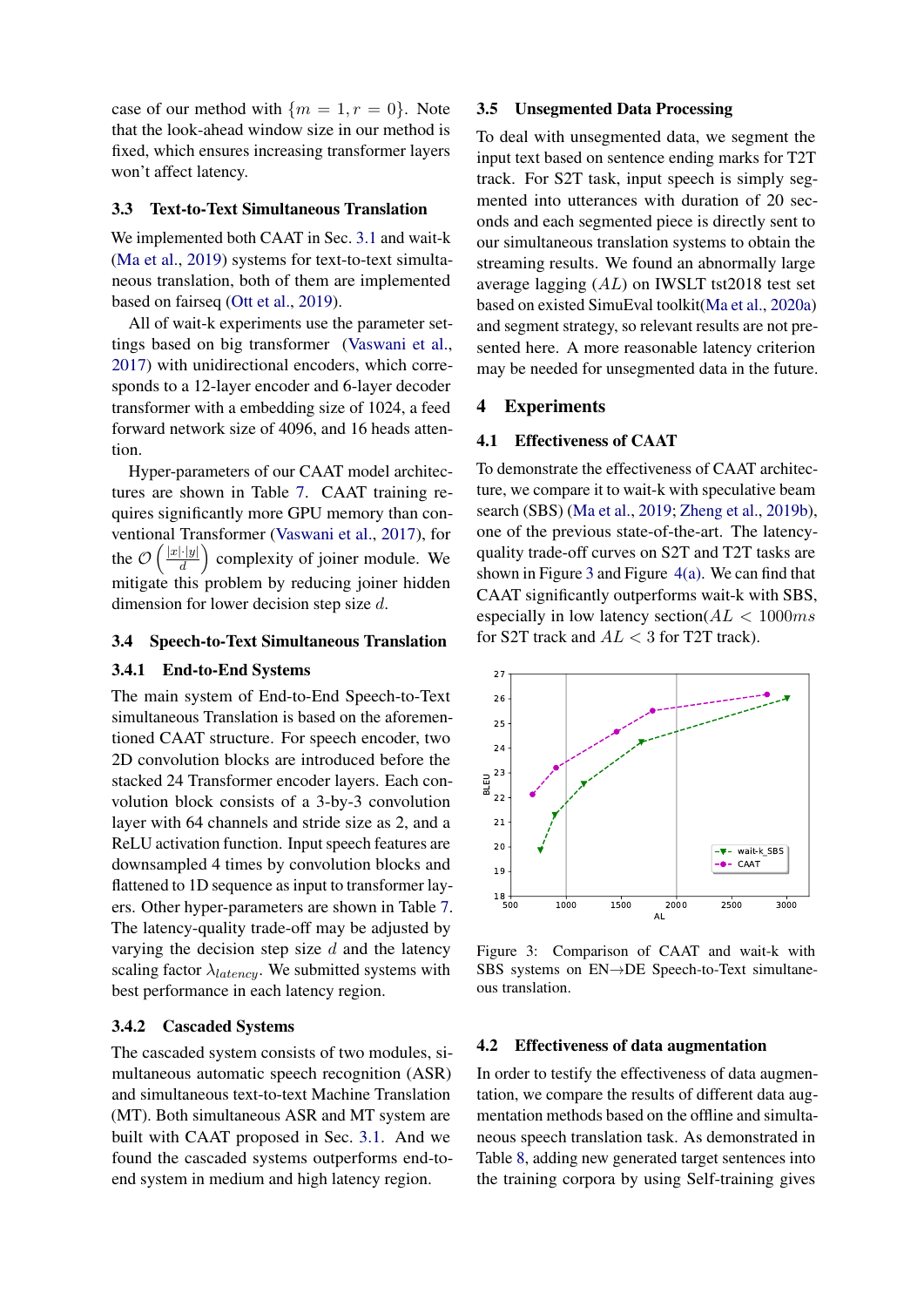<span id="page-5-0"></span>

|                  | <b>Parameters</b>      | S2T config   | T2T config-A     | T2T config-B |
|------------------|------------------------|--------------|------------------|--------------|
|                  | layers                 | 24           | 12               | 12           |
| <b>Encoder</b>   | attention heads        | 8            | 16               | 16           |
|                  | FFN dimension          | 2048         | 4096             | 4096         |
|                  | embedding size         | 512          | 1024             | 1024         |
|                  | attention heads        | 8            | 16               | 16           |
|                  | FFN dimension          | 2048         | 4096             | 4096         |
| <b>Predictor</b> | embedding size         | 512          | 1024             | 1024         |
|                  | output dimension       | 512          | 512              | 1024         |
|                  | attention heads        | 8            | 8                | 16           |
| Joiner           | FFN dimension          | 1024         | 2048             | 4096         |
|                  | embedding size         | 512          | 512              | 1024         |
|                  | decision step size     | ${16,64}$    | $\{4,10,16,32\}$ | ${10,32}$    |
|                  | latency scaling factor | ${1.0, 0.2}$ | ${1.0, 0.2}$     | 0.2          |

Table 7: Parameters of CAAT in T2T and end-to-end S2T simultaneous translation. Noted that both predictor and joiner have 6 layers for T2T and S2T tasks, and the additional two parameters for end-to-end 2T simultaneous translation, which is the main context and right context described in Sec[.3.2,](#page-3-2) are set  $m = 32$  and  $r = 16$ .

<span id="page-5-1"></span>

| <b>Dataset</b>          | <b>BLEU</b> |
|-------------------------|-------------|
| Original speech corpora | 21.24       |
| +self-training          | 28.21       |
| +Speech systhesis       | 29.72       |

Table 8: Performance of offline speech translation on MuST-C(v2) tst-COMMON with different datasets.

a boost of nearly 7 BLEU points and speech synthesis provides the other 1.5 BLEU points increase on MuST-C(v2) tst-COMMON. As illustrated in Figure [3,](#page-4-0) all the data augmentation methods are employed and provide nearly 3 BLEU points on average in the simultaneous task at different latency regimes. Note that our data augmentation methods alleviate the scarcity of parallel datasets in the End-to-End speech translation task and make a significant improvement.

# 4.3 Text-to-Text Simultaneous Translation

 $EN \rightarrow DE$  Task The performances of text-to-text  $EN\rightarrow DE$  task is shown in Figure [4\(a\).](#page-6-0) We can see that the performance of proposed CAAT is always better than that of wait-k with SBS and the best results from ON-TRAC in 2020 [\(Elbayad](#page-7-10) [et al.,](#page-7-10) [2020\)](#page-7-10), especially in low latency regime, and the performance of CAAT with model ensemble is nearly equivalent to offline result. Moreover, it can be further noticed from Figure  $4(a)$  that the model ensemble can also improve the BLUE score more or less under different latency regimes, and the increase is quite obvious in low latency regime. Compared with the best result in 2020, we finally get improvement by 6.8 and 3.4 BLEU in low and high latency regime respectively.

 $En \rightarrow JA$  Task Results of Text-to-Text simultaneous translation ( $EN\rightarrow JA$ ) track are plotted in Figure  $4(b)$ , where the curve naming CAAT bst is best performances in this track with or without modelensembling method. Curves in this sub-figure show the similar conclusion to the former subsection, that the result of proposed CAAT significantly outperforms that of wait-k with SBS. While we can also find that the gap between CAAT and offline is more obvious (nearly 0.4 BLEU), this is mainly because parameters of joiner block for EN→JA track in high-latency regime is reduced a lot from that for  $EN \rightarrow DE$  track, due to the unstable  $EN \rightarrow JA$ training.

### 4.4 Speech-to-Text Simultaneous Translation

End-to-End System In this section, we discuss about our final results of End-to-End system based on CAAT. We tune the decision step size  $d$  and latency scaling factor  $\lambda_{latency}$  to meet different latency regime requirements. For low, medium and high latency, the corresponding d and  $\lambda_{latency}$  are set to (16,64,64) and (1.0,1.0,0.2) respectively. We show our final latency-quality trade-offs in Figure [5.](#page-6-2) Combined with our data augmentation methods and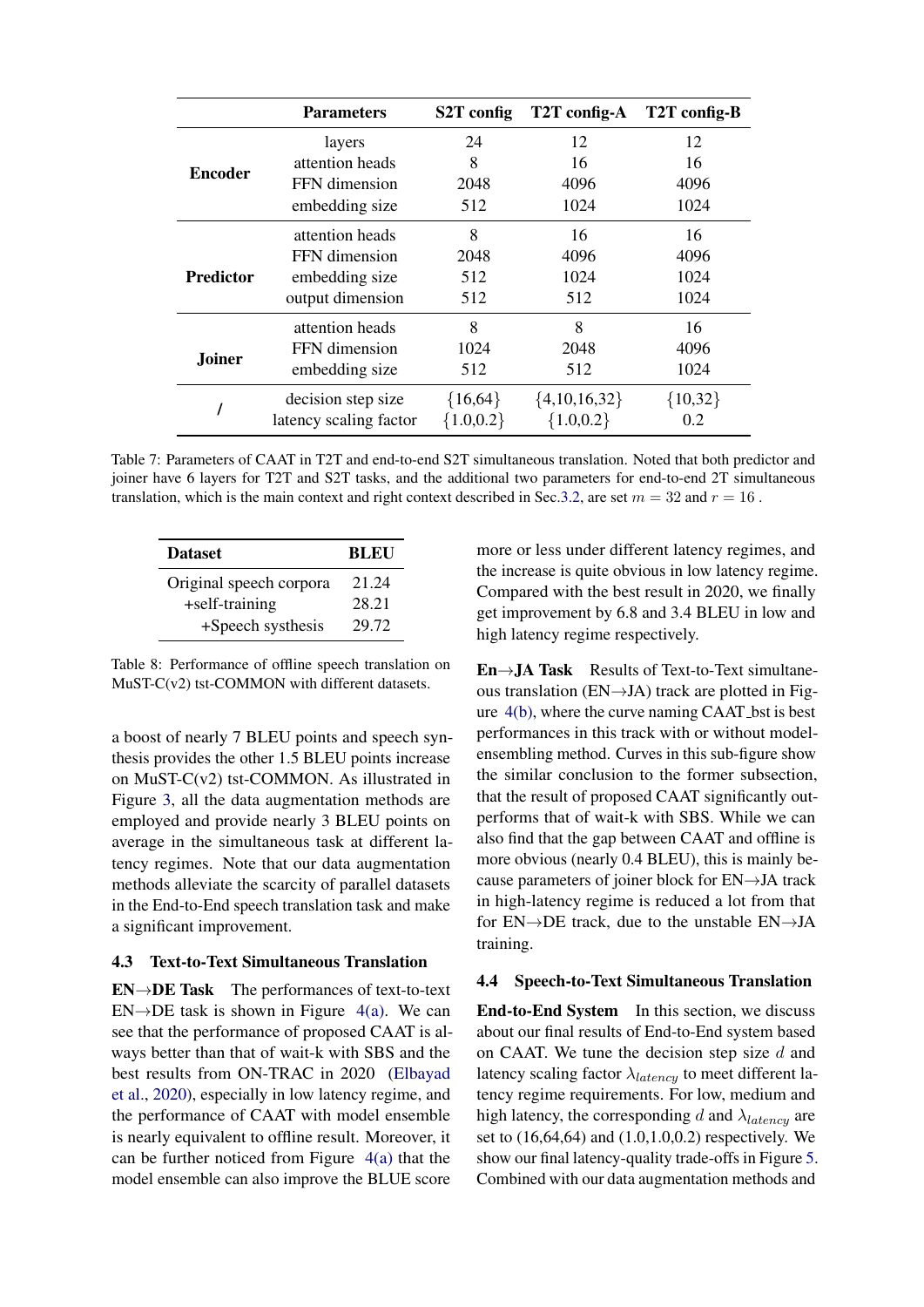<span id="page-6-0"></span>

Figure 4: Latency-quality trade-offs of Text-to-Text simultaneous translation.

new CAAT model structure, it can be seen that our single model system has already outperformed the best results of last year in all latency regimes and provides 9.8 BLEU scores increase on average. Ensembling different models can further boost the BLEU scores by roughly 0.5-1.5 points at different latency regimes.

Cascaded System Under the cascaded setting, we paired two well-trained ASR and MT systems, where the WER of ASR system's performance is 6.30 with 1720.20 AL, and the MT system is followed by the config-A in Table [7,](#page-5-0) whose results are 34.79 BLEU and 5.93 AL. We found the best medium and high-latency systems at decision step size pair  $(d_{asr}, d_{mt})$  with  $(6, 10)$  and  $(12, 10)$  respectively. Performance of cascaded systems are shown in Figure [5.](#page-6-2) Note that under current configuration of ASR and MT systems, we can not provide valid results that satisfy the requirement of AL at low latency regime since cascaded system usually has a larger latency compared to End-to End system. During the online decoding of the cascaded system, only after specific tokens are recognized by the ASR system, the translation model can further translate them to obtain the final result. The decoded results from ASR model first has a delay compared to the actual contents of the audio, and the two-steps decoding further accumulates the delay, which contributes to the higher latency compared to the End-to-End system. However, it still can be seen that cascaded system has significant advantages over End-to-End system at medium and high latency regime and it still has a long way to go for End-to-End system in the simultaneous speech

<span id="page-6-1"></span>translation task.

<span id="page-6-2"></span>

Figure 5: Latency-quality trade-offs of Speech-to-Text simultaneous translation on MuST-C(v2) tst-COMMON.

#### 5 Related Work

Simultaneous Translation Recent work on simultaneous translation falls into two categories. The first category uses a fixed policy for the READ/WRITE actions and can thus be easily integrated into the training stage, as typified by *waitk* approaches [\(Ma et al.,](#page-7-0) [2019\)](#page-7-0).The second category includes models with a flexible policy learned and/or adaptive to current context, e.g., by Reinforcement Learning [\(Gu et al.,](#page-7-11) [2017\)](#page-7-11), Supervise Learning [\(Zheng et al.,](#page-8-12) [2019a\)](#page-8-12) and so on. A special sub-category of flexible policy jointly optimizes policy and translation by monotonic attention customized to translation model, e.g., Monotonic Infinite Lookback (MILk) attention [\(Arivazhagan et al.,](#page-7-1)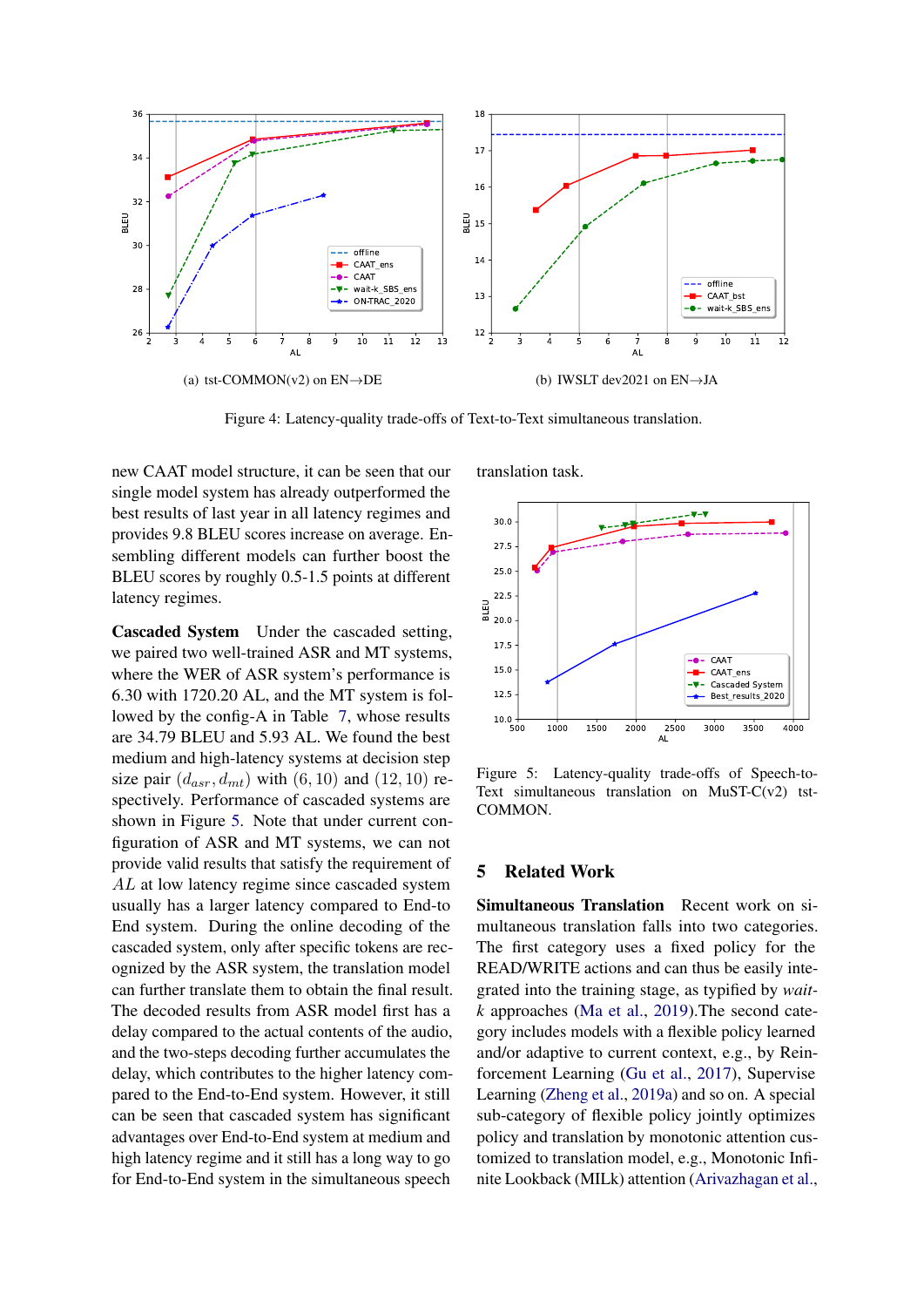[2019\)](#page-7-1) and Monotonic Multihead Attention (MMA) [\(Ma et al.,](#page-8-0) [2020b\)](#page-8-0). We propose a novel method to optimize policy and translation model jointly, which is motivated by RNN-T [\(Graves,](#page-7-2) [2012\)](#page-7-2) in online ASR. Unlike RNN-T, the CAAT model removes the monotonic constraint, which is critical for considering reordering in machine translation tasks. The optimization of our latency loss is motivated by Sequence Discriminative Training in ASR [\(Povey,](#page-8-7) [2005\)](#page-8-7).

Data Augmentation As described in Sec. [2,](#page-0-0) the size of training data for speech translation is significantly smaller than that of text-to-text machine translation, which is the main bottleneck to improve the performance of speech translation. Selftraining, or sequnece-level knowledge distillation by text-to-text machine translation model, is the most effective way to utilize the huge ASR training data [\(Liu et al.,](#page-7-8) [2019;](#page-7-8) [Pino et al.,](#page-8-13) [2020\)](#page-8-13). On the other hand, synthesizing data by text-to-speech (TTS) has been demonstrated to be effective for low resource speech recognition task [\(Gokay and](#page-7-12) [Yalcin,](#page-7-12) [2019;](#page-7-12) [Ren et al.,](#page-8-14) [2019\)](#page-8-14). To the best of our knowledge, this is the first work to augment data by TTS for simultaneous speech-to-text translation tasks.

## 6 Conclusion

In this paper, we propose a novel simultaneous translation architecture, Cross Attention Augmented Transducer (CAAT), which significantly outperforms wait-k in both S2T and T2T simultaneous translation task. Based on CAAT architecture and data augmentation, we build simultaneous translation systems on text-to-text and speech-totext simultaneous translation tasks. We also build a cascaded speech-to-text simultaneous translation system for comparison. Both T2T and S2T systems achieve significant improvements over last year's best-performing systems.

### References

<span id="page-7-1"></span>Naveen Arivazhagan, Colin Cherry, Wolfgang Macherey, Chung-Cheng Chiu, Semih Yavuz, Ruoming Pang, Wei Li, and Colin Raffel. 2019. [Monotonic infinite lookback attention for simulta](https://doi.org/10.18653/v1/P19-1126)[neous machine translation.](https://doi.org/10.18653/v1/P19-1126) In *Proceedings of the 57th Annual Meeting of the Association for Computational Linguistics*, pages 1313–1323, Florence, Italy. Association for Computational Linguistics.

- <span id="page-7-9"></span>Linhao Dong, Feng Wang, and Bo Xu. 2019. [Self](https://doi.org/10.1109/ICASSP.2019.8682954)[attention aligner: A latency-control end-to-end](https://doi.org/10.1109/ICASSP.2019.8682954) [model for ASR using self-attention network and](https://doi.org/10.1109/ICASSP.2019.8682954) [chunk-hopping.](https://doi.org/10.1109/ICASSP.2019.8682954) In *IEEE International Conference on Acoustics, Speech and Signal Processing, ICASSP 2019, Brighton, United Kingdom, May 12- 17, 2019*, pages 5656–5660. IEEE.
- <span id="page-7-3"></span>Sergey Edunov, Myle Ott, Michael Auli, and David Grangier. 2018. Understanding back-translation at scale. *arXiv preprint arXiv:1808.09381*.
- <span id="page-7-10"></span>Maha Elbayad, Ha Nguyen, Fethi Bougares, Natalia Tomashenko, Antoine Caubrière, Benjamin Lecouteux, Yannick Estève, and Laurent Besacier. 2020. On-trac consortium for end-to-end and simultaneous speech translation challenge tasks at iwslt 2020. *arXiv preprint arXiv:2005.11861*.
- <span id="page-7-12"></span>Ramazan Gokay and Hulya Yalcin. 2019. Improving low resource turkish speech recognition with data augmentation and tts. In *2019 16th International Multi-Conference on Systems, Signals & Devices (SSD)*, pages 357–360. IEEE.
- <span id="page-7-2"></span>Alex Graves. 2012. Sequence transduction with recurrent neural networks. *arXiv preprint arXiv:1211.3711*.
- <span id="page-7-11"></span>Jiatao Gu, Graham Neubig, Kyunghyun Cho, and Victor O.K. Li. 2017. [Learning to translate in real-time](https://www.aclweb.org/anthology/E17-1099) [with neural machine translation.](https://www.aclweb.org/anthology/E17-1099) In *Proceedings of the 15th Conference of the European Chapter of the Association for Computational Linguistics: Volume 1, Long Papers*, pages 1053–1062, Valencia, Spain. Association for Computational Linguistics.
- <span id="page-7-7"></span>Junxian He, Jiatao Gu, Jiajun Shen, and Marc'Aurelio Ranzato. 2019. Revisiting self-training for neural sequence generation. *arXiv preprint arXiv:1909.13788*.
- <span id="page-7-4"></span>Yoon Kim and Alexander M Rush. 2016. Sequencelevel knowledge distillation. *arXiv preprint arXiv:1606.07947*.
- <span id="page-7-6"></span>Taku Kudo. 2006. Mecab: Yet another part-of-speech and morphological analyzer. *http://mecab.sourceforge.jp*.
- <span id="page-7-5"></span>Taku Kudo and John Richardson. 2018. [SentencePiece:](https://doi.org/10.18653/v1/D18-2012) [A simple and language independent subword tok](https://doi.org/10.18653/v1/D18-2012)[enizer and detokenizer for neural text processing.](https://doi.org/10.18653/v1/D18-2012) In *Proceedings of the 2018 Conference on Empirical Methods in Natural Language Processing: System Demonstrations*, pages 66–71, Brussels, Belgium. Association for Computational Linguistics.
- <span id="page-7-8"></span>Yuchen Liu, Hao Xiong, Zhongjun He, Jiajun Zhang, Hua Wu, Haifeng Wang, and Chengqing Zong. 2019. [End-to-end speech translation with knowledge distil](http://arxiv.org/abs/1904.08075)[lation.](http://arxiv.org/abs/1904.08075)
- <span id="page-7-0"></span>Mingbo Ma, Liang Huang, Hao Xiong, Renjie Zheng, Kaibo Liu, Baigong Zheng, Chuanqiang Zhang, Zhongjun He, Hairong Liu, Xing Li, Hua Wu, and